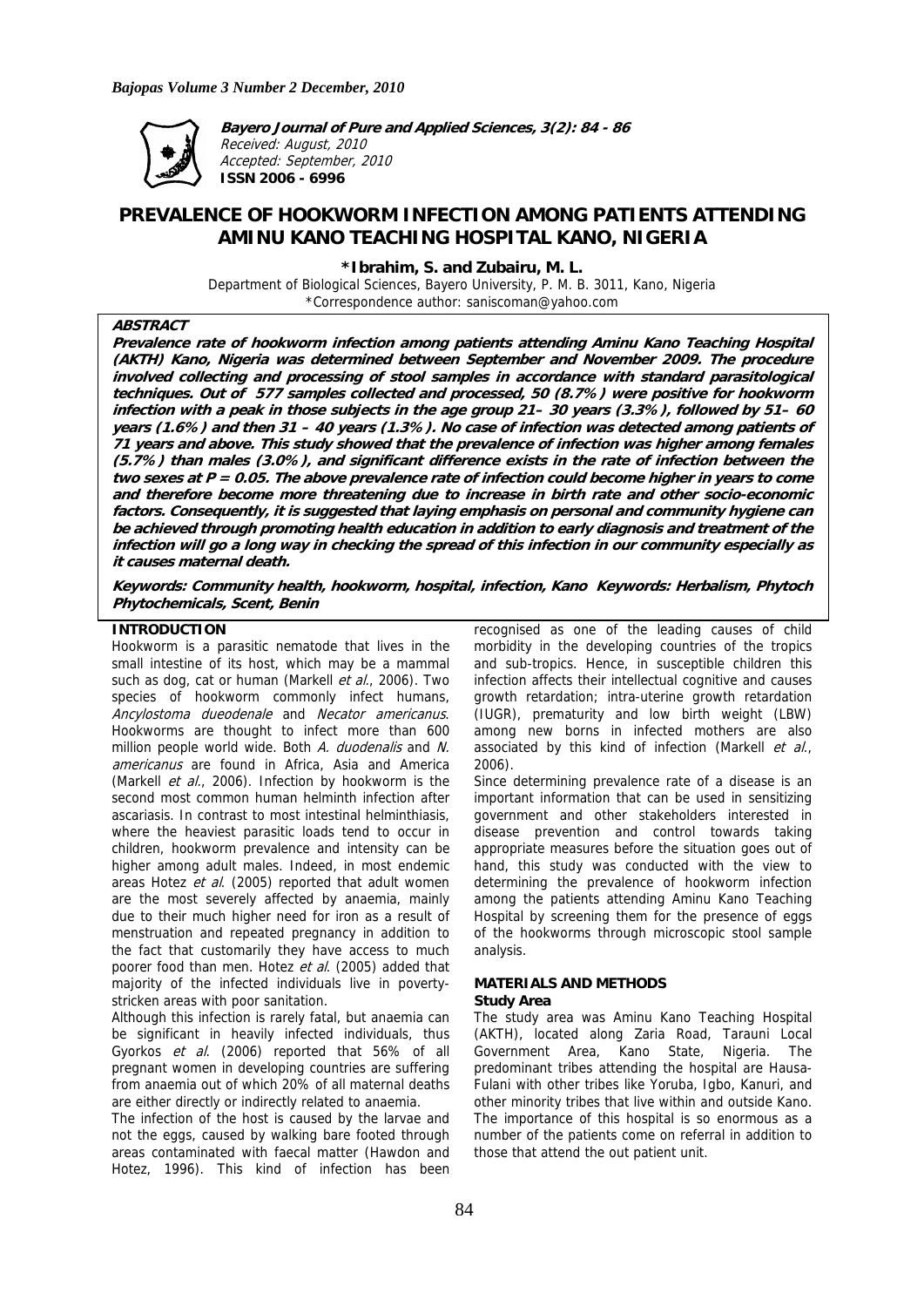#### *Bajopas Volume 3 Number 2 December, 2010*

Kano State is located on latitude 12°09<sup>'</sup> N and longitude  $7^{\circ}41'$  S of the equator (Antwi, 1991). According to National Population Commission (2007) the population of Kano during the 2006 National Population Census was 2163225, with 964889 males and 1198336 females. Kano is within the savannah region of Nigeria, with rainy season usually from May to October and the cold dry season is within the months of November to April (Oyeyi et. al., 2009).

#### **Sample Collection**

Five hundred and seventy seven (577) samples were collected and analysed from patients on the basis of clinical information written on the patients' Laboratory Request Form issued by Consultants between  $14<sup>th</sup>$ September and 13<sup>th</sup> November 2009. Fresh stool sample for hookworm screening was collected from each of the patients in a dry, clean, leak proof and sterilized sample container, while making sure that no urine, water, soil or other contaminants get into the container. The fresh stool samples were processed and examined microscopically (Cheesbrough, 2005).

#### **Microscopy and Identification**

The faecal samples were processed and examined for the presence of the hookworm eggs. Microscopic examination of the stool samples was done by direct saline preparation for ova and cysts (Cheesbrough, 2005). On a microscope slide, emulsified small stool specimen was added on to a normal saline (sodium chloride 0.9 w/v) and on one edge of the side cover slip was carefully placed on the suspensions avoiding over floating and air bubbles. The samples were microscopically examined, identified and confirmed using x10 and x40 objective lenses (Cheesbrough, 2005).

# **Statistical Analysis**

The data generated was analysed for significant difference between the rate of hookworm infection recorded between males and females tested during the study using Chi-square test as described by Mukhtar (2003).

## **RESULTS AND DISCUSSION**

Table 1 shows the summary of the results obtained during this study. The result indicated that out of 577 patients examined, 50 (8.6%) were infected by the hookworm, with 17 (3.0%) being males and 33 (5.7%) being females and significant difference exists in the rate of infection between the two sexes ( $P =$ 0.05). The higher prevalence found among the females could be due to the fact that they are normally involved more in household activities such as food preparation, cleaning of surroundings and water fetching in which they work barefooted, thus possibly stepping on areas contaminated with faecal matter containing the larvae (Hawdon and Hotez, 1996;

Adeyeba and Essiet, 2001). Similarly, the higher prevalence rate of 3.3% recorded among patients between 21 – 30 years could probably be due to their higher involvement with the above activities and therefore they became more at risk of infection by the disease. Moreover, the complete absence of infection from among patients of 71 and above years and only 0.2% from those between 0 – 10 years could be attributed to their old age and tender age respectively, and hence their non-participatory manner on the above risk factors that normally expose individuals to the hookworm infection. In addition, the observation that adult women between 21 – 70 years had higher prevalence rate of this infection in this study of 0.3 – 2.4% as against their male counterparts in the same age group with  $0.2 - 0.9\%$ only, further upheld the report of Hotez et al. (2005) that says adult women are the most severely affected by anaemia in most endemic areas due to their much higher needs for iron because of menstruation, repeated pregnancy and the fact that they get poorer food than men (Bethony et al., 2006), which can be directly related to over dependence of most of them on men for their daily needs.

Comparing this prevalence rate with what was obtained in similar studies else where such as Darjeeling, India with 42.8% (Pal et al., 2007), Hoabinh, North western Vietnam with 52% prevalence out of 526 tested households tested (Verle et al., 2003), Xiulongkan village, China with 60% infection rate (Gandhi et al., 2001) and Minas Gerais, Brazil with 62.8% as reported by Fleming et al. (2006), one can say that the prevalence rate of 8.7% found in this study is relatively very low. This can be attributed to the fact that the hospital is city–based, where a significant number of those patronizing it have better awareness compared to those in the rural areas although some of the cases could be referral type from other hospitals. It should however be noted that the above prevalence rate could be different if the study was extended to cover rainy season.

# **CONCLUSION AND RECOMMENDATIONS**

The above prevalence rate of infection is low but could become higher and more threatening in the future due to increase in birth rate and continued deterioration in other socio-economic factors, such as .lack of quality food that is sometimes associated with poverty, which is common among most Nigerians and especially when walking in poor hygienic environment bare footed. Consequently, it was suggested that laying emphasis on personal and community hygiene can be achieved through promoting health education in addition to early diagnosis and treatment of the infection especially among pregnant women, will go a long way in checking the spread of this infection in our community especially due to its devastating effect in causing maternal death.